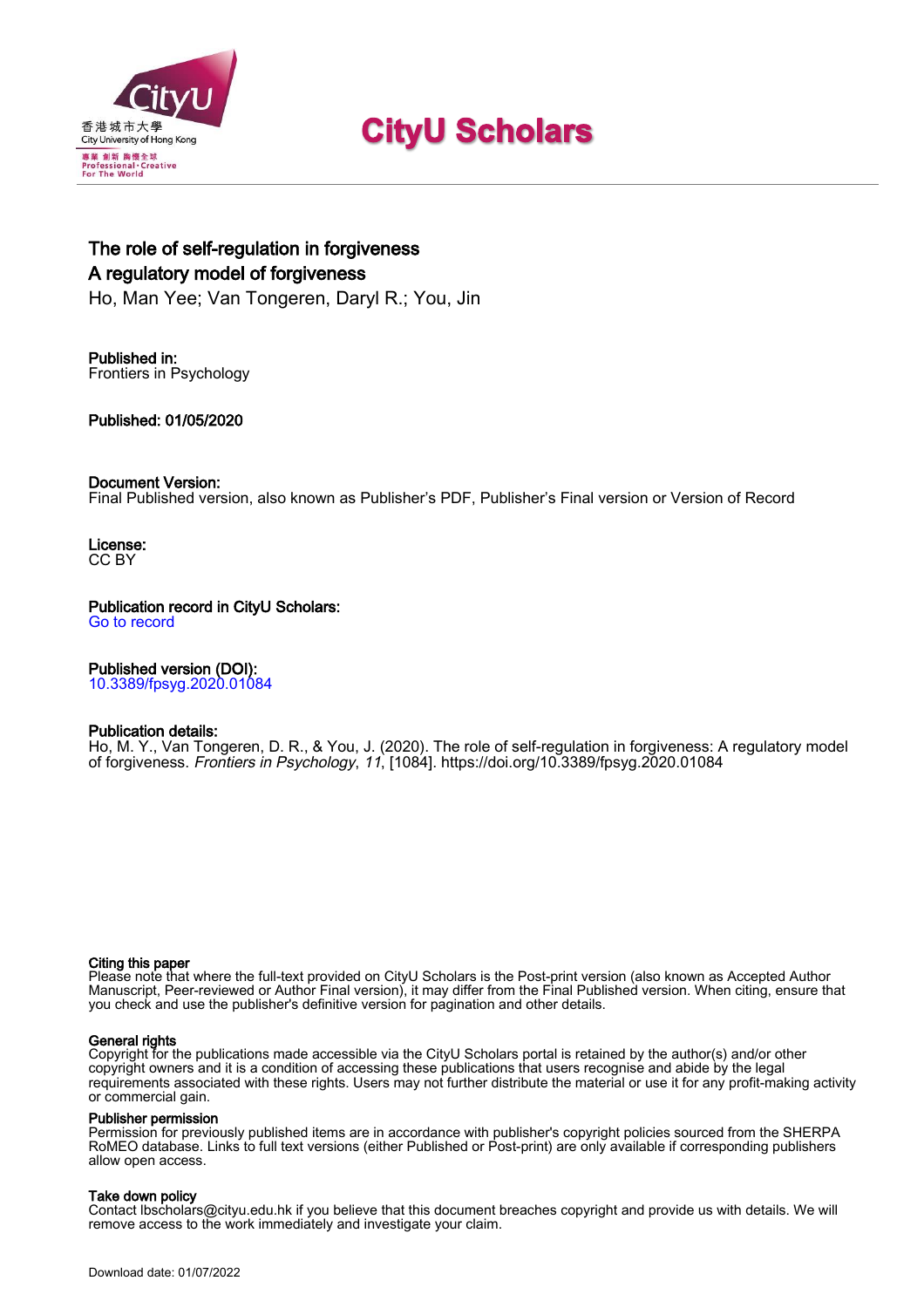



# The Role of Self-Regulation in [Forgiveness: A Regulatory Model of](https://www.frontiersin.org/articles/10.3389/fpsyg.2020.01084/full) Forgiveness

#### [Man Yee Ho](http://loop.frontiersin.org/people/754175/overview)1\*, [Daryl R. Van Tongeren](http://loop.frontiersin.org/people/572589/overview)<sup>2</sup> and [Jin You](http://loop.frontiersin.org/people/977236/overview)<sup>s</sup>

<sup>1</sup> Department of Social and Behavioral Sciences, City University of Hong Kong, Kowloon, Hong Kong, <sup>2</sup> Psychology Department, Hope College, Holland, MI, United States, <sup>3</sup> Department of Psychology, Wuhan University, Wuhan, China

Forgiveness is an emotion regulation process that is important for both physical and mental health. Given its benefits, studying the facilitation of forgiveness is important. Researchers have already demonstrated the relationship between self-control and forgiveness. However, in this study, we aim to extend previous research by examining the regulating processes of forgiveness and the possible mediating role of emotion regulation in the relationship between self-regulatory strength and forgiveness. University students ( $N = 317$ ) in Hong Kong who were recruited to participate in this study completed an online survey. The results of this study indicated that both self-regulatory strength and emotion regulation were significant predictors of forgiveness. Interestingly, cognitive reappraisal significantly mediated the association between self-regulatory fatigue and forgiveness. This suggests a potential self-regulation mechanism that leads to a prorelationship response and provides evidence for a regulatory model of forgiveness.

#### **OPEN ACCESS**

#### Edited by:

Nathaniel G. Wade, Iowa State University, United States

#### Reviewed by:

Haijiang Li, Shanghai Normal University, China Paddy Ross, Durham University, United Kingdom

> \*Correspondence: Man Yee Ho my.ho@cityu.edu.hk

#### Specialty section:

This article was submitted to Emotion Science, a section of the journal Frontiers in Psychology

Received: 31 December 2019 Accepted: 28 April 2020 Published: 26 May 2020

#### Citation:

Ho MY, Van Tongeren DR and You J (2020) The Role of Self-Regulation in Forgiveness: A Regulatory Model of Forgiveness. Front. Psychol. 11:1084. doi: [10.3389/fpsyg.2020.01084](https://doi.org/10.3389/fpsyg.2020.01084)

Keywords: forgiveness, emotion regulation, self-regulatory strength, self-control, self-regulatory fatigue

# INTRODUCTION

Forgiveness is a central feature of social life, helping to facilitate interactions between individuals and groups, as well as bolstering the functioning of committed, ongoing relationships (see [Worthington and Wade,](#page-7-0) [2020](#page-7-0) for a review). Empirical work has ranged from intergroup forgiveness [\(Van Tongeren et al.,](#page-7-1) [2014\)](#page-7-1) to interpersonal relationships [\(Fehr et al.,](#page-7-2) [2010\)](#page-7-2). One of the primary social benefits of forgiveness is its ability to preserve and restore valued relationships (e.g., [Burnette](#page-7-3) [et al.,](#page-7-3) [2012\)](#page-7-3). Though the conceptualizations of the forgiveness process have spanned the arenas of cognition, motivation, and behavior, the most consistent corpus of research has focused primarily on emotional processes. For example, researchers have examined the role of emotion in the forgiveness process in terms of emotion-focused coping strategies [\(Worthington and Scherer,](#page-7-4) [2004\)](#page-7-4), emotional intelligence [\(Rey and Extremera,](#page-7-5) [2014\)](#page-7-5), emotion regulation strategies in conflict resolution [\(Halperin,](#page-7-6) [2014\)](#page-7-6), and physiological responses [\(Witvliet et al.,](#page-7-7) [2001\)](#page-7-7).

Previous research has demonstrated the relationship between emotion regulation and forgiveness (see [Burnette et al.,](#page-7-8) [2014](#page-7-8) for a meta-analytic review), since forgiveness is often conceptualized as being rooted in emotions and requires a person to regulate their emotions toward the transgressor. Specifically, forgiveness is defined as the replacement of negative emotions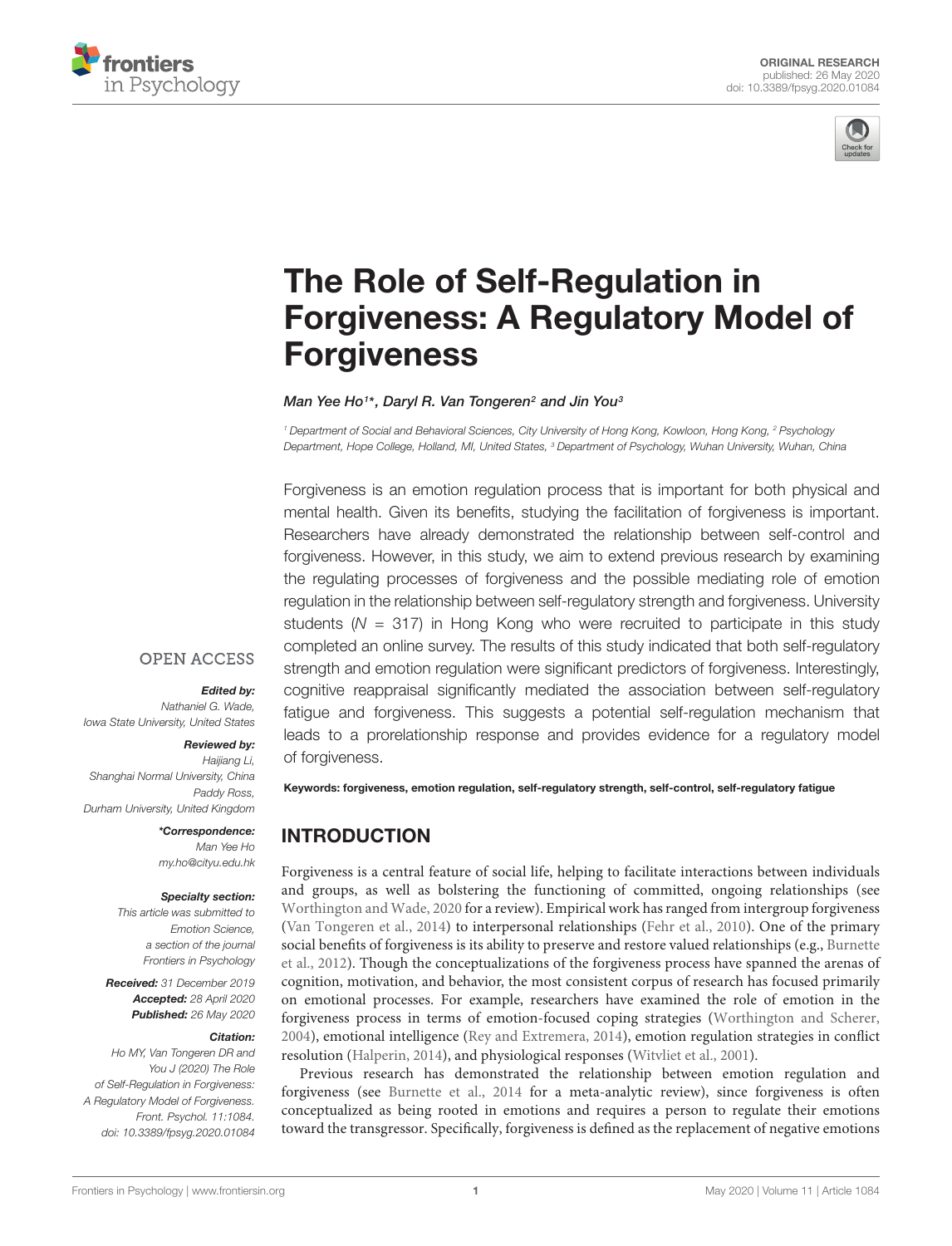(e.g., resentment, bitterness, anger, hatred, or hostility) toward a transgressor with positive emotions (i.e., empathy, sympathy, compassion, or love; [Worthington et al.,](#page-7-9) [2007\)](#page-7-9). In other words, based on the emotional replacement hypothesis, forgiveness juxtaposes positive emotions against negative emotions; these positive emotions neutralize or replace all or part of the negative emotions [\(Worthington and Wade,](#page-7-10) [1999\)](#page-7-10). However, such emotional transformations do not occur naturally or easily; individuals must overcome their natural tendencies to respond to an offender with anger and vengeance and instead engage in some form of regulation to respond positively. Accordingly, selfregulatory strength or emotion regulation looms large for many instances of the forgiveness process.

# Self-Regulatory Strength and Forgiveness

The ego-depletion model of self-regulation suggests that all forms of self-regulation draw on a common inner resource or limited pool of energy, called self-regulatory strength, which can be depleted. When individuals engage in an act of selfregulation that consumes considerable regulatory resources, subsequent self-control attempts can be impaired [\(Baumeister](#page-6-0) [et al.,](#page-6-0) [1998\)](#page-6-0). Self-regulatory strength refers to the overall amount of self-regulatory capacity available to an individual pursuing a given goal, such as an interpersonal goal [\(Luchies et al.,](#page-7-11) [2011\)](#page-7-11). In short, when people engage in difficult tasks that require actively engaging the self and overriding a natural default behavior or sustained engagement in an arduous activity, the strain on one's psychological resources can impair future endeavors that will require one to engage in similarly difficult processes.

However, the evidence regarding self-regulation, or, more specifically, ego-depletion, is mixed. For example, a preregistered study of the ego-depletion effect across multiple laboratories failed to replicate [\(Tangney et al.,](#page-7-12) [2004;](#page-7-12) [Hagger et al.,](#page-7-13) [2016\)](#page-7-13). Whether this failure to replicate is indicative of the lack of a reliable effect or another problem of the experimental design (e.g., imprecise tuning of the manipulation to the participant sample; see [Baumeister,](#page-6-1) [2019;](#page-6-1) [Caspi,](#page-7-14) [2000\)](#page-7-14) remains to be seen; but it must be noted that the self-regulatory model in social psychology and, by extension, within forgiveness processes—is not entirely undisputed and requires closer scrutiny. Finally, given that the experimentally manipulated ego-depletion effect is contested, work that employs nonmanipulated (i.e., self-reported) indices may help provide insights into these processes (though these have their own limitations, including the inability to draw causal conclusions).

Forgiveness may be one such instance of a process requiring self-regulatory strength; and, indeed, there has been some evidence of the importance of self-regulatory capability for forgiveness. [Finkel and Campbell](#page-7-15) [\(2001\)](#page-7-15) found that dispositional self-regulatory strength was positively associated with individuals' accommodative tendencies (e.g., forgiveness) in romantic relationships, and that temporary self-regulatory fatigue decreased individuals' likelihood of engaging in accommodative responses (e.g., forgiveness) to

their partner's destructive behaviors. Several other studies found that self-control predicted interpersonal success, higher relationship quality, greater relationship satisfaction, and fewer relationship conflicts from childhood to adulthood [\(Tangney](#page-7-12) [et al.,](#page-7-12) [2004;](#page-7-12) [Luchies et al.,](#page-7-11) [2011;](#page-7-11) [Vohs et al.,](#page-7-16) [2011\)](#page-7-16). A metaanalytic review revealed that self-control had statistically robust association with small to moderate magnitude across 40 studies and 5,105 participants [\(Burnette et al.,](#page-7-8) [2014\)](#page-7-8). Building on this prior work, because forgiveness is an emotion regulation process that falls within the broader self-regulatory domain, we hypothesized that low self-regulatory strength (or high self-regulatory fatigue) is associated with lower forgiveness levels.

# Emotion Regulation and Forgiveness

Forgiveness is an emotion regulation strategy for coping with interpersonal conflict [\(Worthington and Wade,](#page-7-0) [2020\)](#page-7-0). In particular, people may use emotion-focused coping when the perceived best way of dealing with an interpersonal transgression is to attempt to ameliorate immediate negative responses such as anger and hostility. In this way, this emotion regulation strategy requires self-regulatory strength, as it is one instantiation of a selfregulatory process. Following an offense, individuals may also seek to regulate their emotional experiences through emotionfocused coping strategies, such as self-soothing or avoidance [\(Worthington and Scherer,](#page-7-4) [2004\)](#page-7-4).

Unforgiveness is theorized as a stress response to appraisals of interpersonal stressors, such as transgressions, betrayals, offenses, and wrongs [\(Berry et al.,](#page-7-17) [2001\)](#page-7-17). According to [Lazarus and](#page-7-18) [Folkman](#page-7-18) [\(1984\)](#page-7-18) stress and coping model, an interpersonal transgression is an interpersonal stressor, and the forgiveness process is one way of reacting to, or coping with it.

Cognitive reappraisal is an antecedent-focused emotion regulation strategy that plays a vital role in reinterpreting an interpersonal harm [\(McCullough,](#page-7-19) [2001\)](#page-7-19). Cognitive reappraisal involves transforming how an individual construes a situation in order to decrease its emotional impact [\(Gross,](#page-7-20) [1998\)](#page-7-20). Forgiveness can function as a cognitive reappraisal process that eradicates anger, hostility, rumination, and their adverse effects in spite of feeling emotional pain and the desire for revenge [\(Worthington](#page-7-9) [et al.,](#page-7-9) [2007\)](#page-7-9). Positive reappraisal of past negative events, such as reappraising the transgressor's motivations in a benevolent manner [\(McCullough,](#page-7-19) [2001\)](#page-7-19), is a key step in the forgiveness process. Therefore, in this study, we hypothesized that emotion regulation, especially cognitive reappraisal, is associated with higher forgiveness levels.

# The Mediating Role of Emotion Regulation

We see a gap in the existing forgiveness research regarding understanding how self-regulatory strength may operate through emotion regulation to impact the forgiveness process. Because forgiveness requires that individuals override their default, natural reactions to interpersonal offenses (i.e., unforgiveness) by instead regulating negative emotions and replacing them with neutral or positive emotions toward the offender, it seems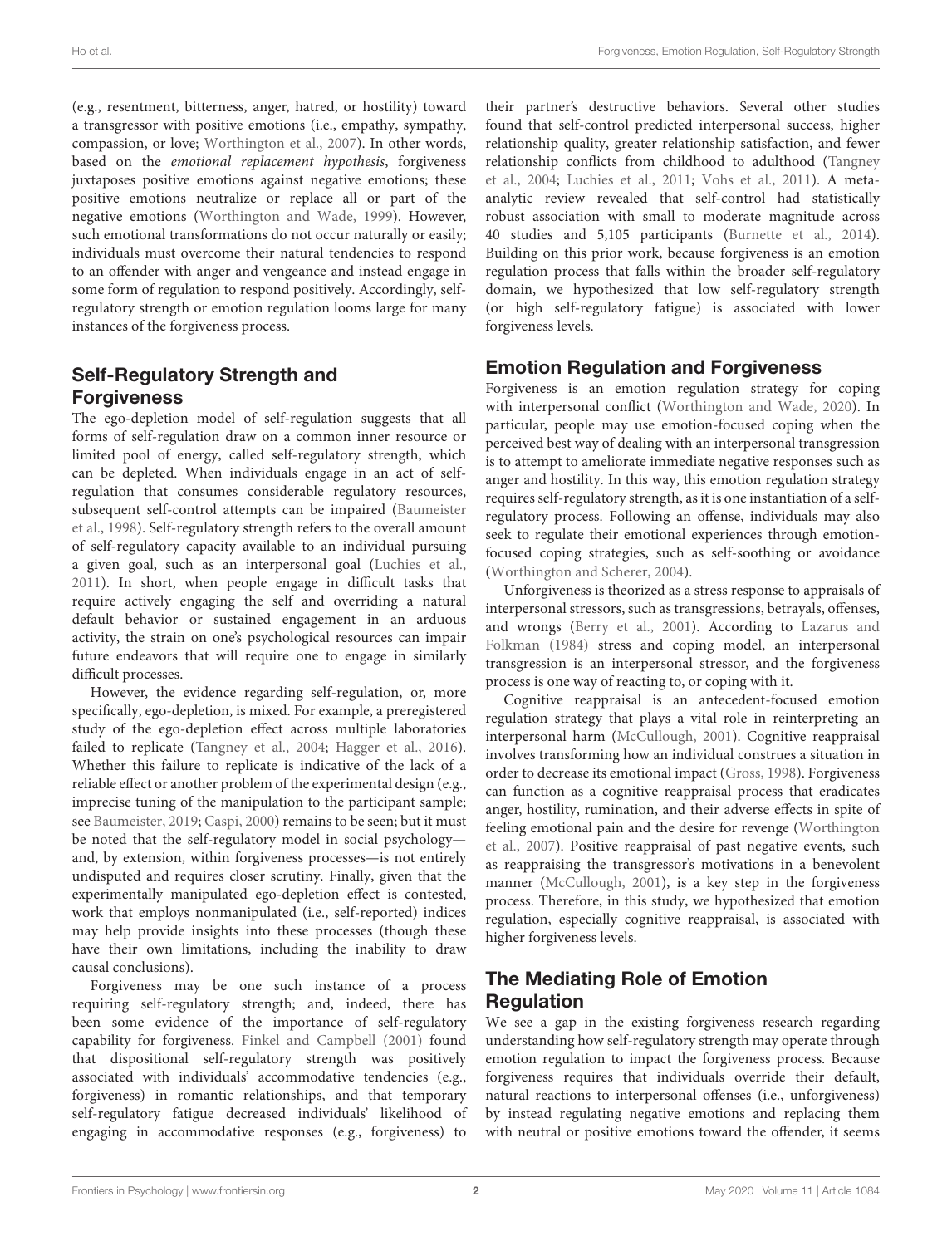that some degree of self-regulatory strength is necessary (see [Burnette et al.,](#page-7-8) [2014](#page-7-8) for a review). To the degree that people have sufficient self-regulatory strength, they should be able to engage in emotion regulation strategies that facilitate forgiveness. Thus, these strategies are likely the mediating mechanisms by which self-regulatory capacity affects forgiveness.

According to the ego-depletion theory, an individual exercising self-control on one task who attempts to exert selfcontrol on a second task simultaneously is more likely to fail due to overstrained resources [\(Geisler and Schroder-Abe,](#page-7-21) [2015\)](#page-7-21). Individuals with low self-regulatory strength may be unable to exert self-control in regulating their emotions at all. Studies have shown that trait self-control was associated with successful regulation of negative emotions. Given the associations of selfregulatory strength and emotion regulation with forgiveness, we hypothesized that self-regulatory strength (or low self-regulatory fatigue) would be associated with forgiveness because such people would be better able to engage in emotion regulation (cognitive reappraisal). Thus, we predicted an indirect effects (mediational) model.

In this study, we investigated interpersonal forgiveness via emotion regulation and in consideration of individual differences in self-regulatory strength. Building on the consideration derived from the strength model of self-regulation, we propose a new regulatory model of forgiveness, in which emotion regulation (cognitive reappraisal) mediates the effect of self-regulatory strength (self-regulatory fatigue) on forgiveness.

## METHODS

#### **Participants**

The participants were 317 students (92 men, 218 women) at a university in Hong Kong. They were between the ages of 18 and 36 ( $M = 20.6$  years,  $SD = 2.3$ ). Most participants were single (65.8%), and a large number were in a relationship (25.4%). The majority of participants did not have any religious affiliation (60.2%). The rest identified as Christians (17.7%), Catholics (4.1), Buddhist (1.2%), or others (1.5%). Approximately half were majoring in humanities and social sciences (57.2%). The rest were studying commerce (12.4%), sciences and engineering (10.6%), creative media (4.9%), law (3.2%), veterinary medicine and life sciences (0.9%), and energy and environment (0.3%). Participants were recruited via various means, including recruitment posters displayed at university campuses, university-wide mailing list and in-class promotion. They participated in this study voluntarily. After they completed the study, they were automatically entered in a lottery for coffee coupons (HK\$50, HK\$100, HK\$200) as an incentive.

### Procedure

Each participant completed an online questionnaire that assessed forgiveness, self-regulatory fatigue, and emotion regulation. Participants provided informed consent before participating in the study. This study was approved by the University Human Research Ethics Committee before it began.

# MATERIALS

# Self-Regulatory Fatigue

The Self-Regulatory Fatigue Scale (SRF-S; [Nes et al.,](#page-7-22) [2013\)](#page-7-22) was used to measure self-regulatory fatigue (the depletion of selfregulatory strength). The SRF-S consists of 16 items aimed at assessing participants' self-regulatory fatigue. Sample items include, "I experience repeated unpleasant thoughts" and "I experience uncontrollable temper outbursts." It employs a fivepoint Likert-type scale with responses ranging from 1 (not at all true) to five (very true); higher scores reflect chronic egodepletion or a scarcity of self-regulatory resources. The SRF-S was shown to be a reliable and valid measurement in a Chinese sample [\(Wang et al.,](#page-7-23) [2015\)](#page-7-23) and demonstrated acceptable reliability in this study (Cronbach's alpha = 0.70).

## Emotion Regulation

The Emotion Regulation Questionnaire (ERQ; [Gross and John,](#page-7-24) [2003\)](#page-7-24) was used to assess emotion regulation. The ERQ consists of 10 items that are assessed on a seven-point Likert-type scale to measures respondents' tendency to regulate their emotions in two ways: (1) cognitive reappraisal and (2) expressive suppression. Example items include, "When I'm faced with a stressful situation, I make myself think about it in a way that helps me stay clam" (cognitive reappraisal) and "I control my emotions by not expressing them" (expressive suppression). Possible responses ranged from 1 (strongly disagree) to 7 (strongly agree). The Chinese version of the ERQ has been validated in a Chinese population [\(Zhang et al.,](#page-7-25) [2014\)](#page-7-25). The cognitive reappraisal and expressive suppression subscales have demonstrated acceptable reliability in the present study (Cronbach's alphas = 0.86, and 0.72, respectively).

## Forgiveness

Forgiveness was assessed by the Trait Forgiveness Scale (TFS). The TFS consists of 10 items aimed at assessing participants' self-appraisal of their proneness to forgive in interpersonal transgressions [\(Berry et al.,](#page-7-26) [2005\)](#page-7-26). Sample items include "I can forgive a friend for almost anything" and "I am a forgiving person." Respondents rate each item on a five-point Likert-type scale from 1 (strongly disagree) to five (strongly agree). This scale has been reported as being reliable and valid across various studies [\(Berry et al.,](#page-7-26) [2005\)](#page-7-26). Two research assistants translated and back translated it into Chinese. The TFS demonstrated acceptable reliability in the present study (Cronbach's alpha = 0.77).

A demographics questionnaire asking about the participants' gender, age, marital status, religious beliefs, and academic major was also included in this study.

## RESULTS

Descriptive statistics and zero-order correlations of study variables are shown in **[Table 1](#page-4-0)**. The results of the correlation analysis indicated that the tendency to forgive was negatively associated with self-regulatory fatigue and positively correlated with cognitive reappraisal. Furthermore, self-regulatory fatigue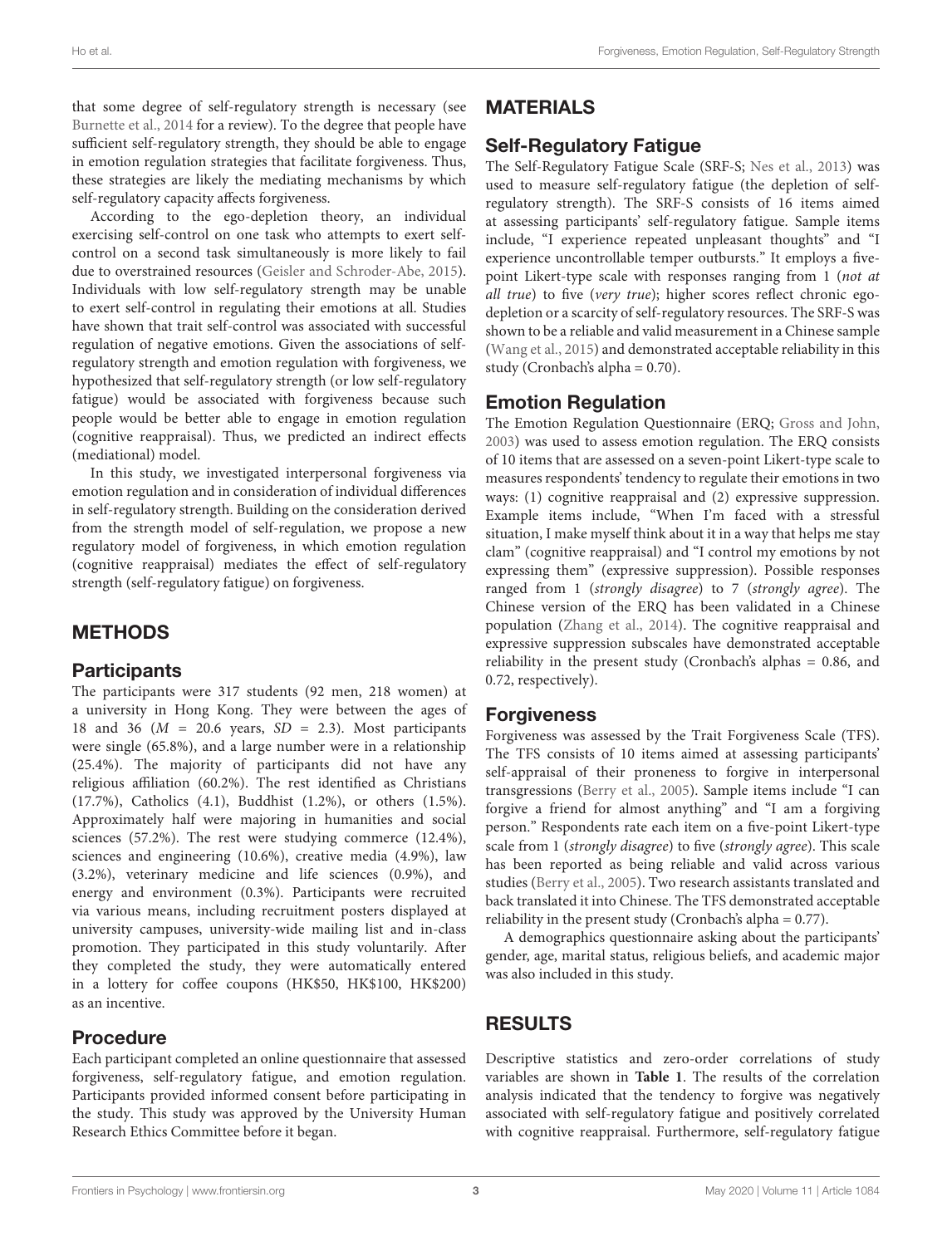<span id="page-4-0"></span>

| M(SD)      |           | 2         | з    |
|------------|-----------|-----------|------|
| 3.2(0.6)   |           |           |      |
| 3.0(0.5)   | $-0.39**$ |           |      |
| 4.9(0.9)   | $0.31**$  | $-0.32**$ |      |
| 16.3 (4.3) | $-0.07$   | $0.16**$  | 0.01 |
|            |           |           |      |

 $*^{*}p < 0.01$ .

was negatively associated with cognitive reappraisal and positively associated with expressive suppression. As expressive suppression was not associated with forgiveness, it was removed from all subsequent analyses.

Correlation analyses were also conducted to examine the degree of associations between demographic variables (i.e., gender, age, marital status, religious beliefs, and academic major) and study variables. The results of Spearman's rank correlation analyses showed that only religious beliefs were significantly associated with cognitive reappraisal and forgiveness. Therefore, the variable of religious beliefs (by using dummy coding) was statistically controlled for all subsequent analyses.

A hierarchical multiple regression analysis was performed to test the hypothesized mediation model. The religious beliefs variable was entered into the model in Step 1 to serve as a control. In Step 2, self-regulatory fatigue was added into the model as a predictor. In Step 3, cognitive reappraisal was entered into the model to test for a potential mediation effect. The results of the regression analysis indicated that religious beliefs (Christianity vs no religion) accounted for a significant amount of the variance in forgiveness ( $\beta = 0.13$ ,  $p < 0.05$ ). Self-regulatory fatigue accounted for a significant amount of the variance in forgiveness ( $\beta = -0.41$ ,  $p < 0.001$ ) and cognitive reappraisal (β = -0.33,  $p < 0.001$ ). Cognitive reappraisal also accounted for a significant additional amount of variance in forgiveness ( $\beta = 0.17$ ,  $p < 0.01$ ) after controlling for selfregulatory fatigue. When cognitive reappraisal was included, the beta weight for self-regulatory fatigue decreased from −0.41 to  $-0.35$  ( $p < 0.001$ ), which suggests a partial mediation model  $(R^2 = 0.21, F(1,280) = 12.40, p < 0.001)$  (see **[Table 2](#page-4-1)**).

We further tested the significance of the indirect pathway from self-regulatory strength to forgiveness through the mediation of cognitive reappraisal using the PROCESS macro in SPSS. The bootstrapping procedure utilized 5,000 bootstrap samples and 95% bias-corrected confidence intervals (95% CIs). The exclusion of 0 from 95% CIs indicated a significant mediation effect [\(Hayes,](#page-7-27) [2013\)](#page-7-27). The results of the bootstrapping analyses indicated that self-regulatory fatigue had exerted a significant direct effect on forgiveness,  $c' = -0.38$ , 95% CI [-0.50, -0.26] as well as a significant indirect effect on forgiveness through the mediator of cognitive reappraisal,  $ab = -0.07, 95\%$  CI [−0.12, −0.02] (see **[Figure 1](#page-5-0)**).

Alternate models were tested to eliminate two other possibilities: (1) a forgiving tendency might reduce self-regulatory fatigue, which might make individuals more likely to engage in cognitive reappraisals and (2) people who are generally good at cognitive reappraisal might be more likely

<span id="page-4-1"></span>TABLE 2 | Results of hierarchical multiple regression analysis on hypothesized model

| <b>Model</b>   | <b>Predictors</b> | $R^2$ | $R^2$ change | F          | β          |
|----------------|-------------------|-------|--------------|------------|------------|
| 1              |                   | 0.02  | 0.02         | 1.76       |            |
|                | Religion          |       |              |            |            |
|                | <b>Buddhism</b>   |       |              |            | 0.07       |
|                | Christianity      |       |              |            | $0.13*$    |
|                | Catholicism       |       |              |            | 0.01       |
|                | Others            |       |              |            | 0.08       |
| $\overline{2}$ |                   | 0.19  | 0.16         | $12.85***$ |            |
|                | Religion          |       |              |            |            |
|                | <b>Buddhism</b>   |       |              |            | 0.09       |
|                | Christianity      |       |              |            | $0.16***$  |
|                | Catholicism       |       |              |            | 0.04       |
|                | Others            |       |              |            | 0.06       |
|                | <b>SRF</b>        |       |              |            | $-0.41***$ |
| 3              |                   | 0.21  | 0.02         | $12.40***$ |            |
|                | Religion          |       |              |            |            |
|                | <b>Buddhism</b>   |       |              |            | 0.08       |
|                | Christianity      |       |              |            | $0.13*$    |
|                | Catholicism       |       |              |            | 0.04       |
|                | Others            |       |              |            | 0.07       |
|                | <b>SRF</b>        |       |              |            | $-0.35***$ |
|                | <b>CR</b>         |       |              |            | $0.17**$   |
|                |                   |       |              |            |            |

SRF, self-regulatory fatigue; CR, cognitive reappraisal. \*p < 0.05, \*\*p < 0.01, \*\*\*p  $< 0.001$ .

forgive, which might then provide more self-regulatory strength. However, the results of hierarchical multiple regression analyses indicated that the F values were decreased,  $F(1,280) = 9.77$ ,  $p < 0.001$  in alternate model 1, and the beta coefficients of the key predictor variable were diminished in alternate model 2, which suggests that the alternate models did not fit the data better than the proposed mediation model.

### **DISCUSSION**

In this study, we sought to expand our understanding of the conditions of transforming the motives to forgive by examining whether self-regulatory strength (self-regulatory fatigue) and emotion regulation (cognitive reappraisal) would be associated with the tendency to forgive among Hong Kong Chinese college students. Moreover, this study sought to uncover the regulating processes of forgiveness by investigating the mediating role of emotion regulation (via cognitive appraisal) in the association between self-regulatory strength and forgiveness.

The results of this study revealed that self-regulatory strength depletion (self-regulatory fatigue) was negatively associated with the tendency to forgive. That is, participants who reported lower levels of self-regulatory fatigue demonstrated a higher tendency to forgive others. This is consistent with [Luchies et al.](#page-7-11) [\(2011\)](#page-7-11) finding that self-regulatory strength has a significant positive impacts on close relationships. This finding supports the strength model of self-regulation in understanding interpersonal outcomes, such as forgiveness. The results of this study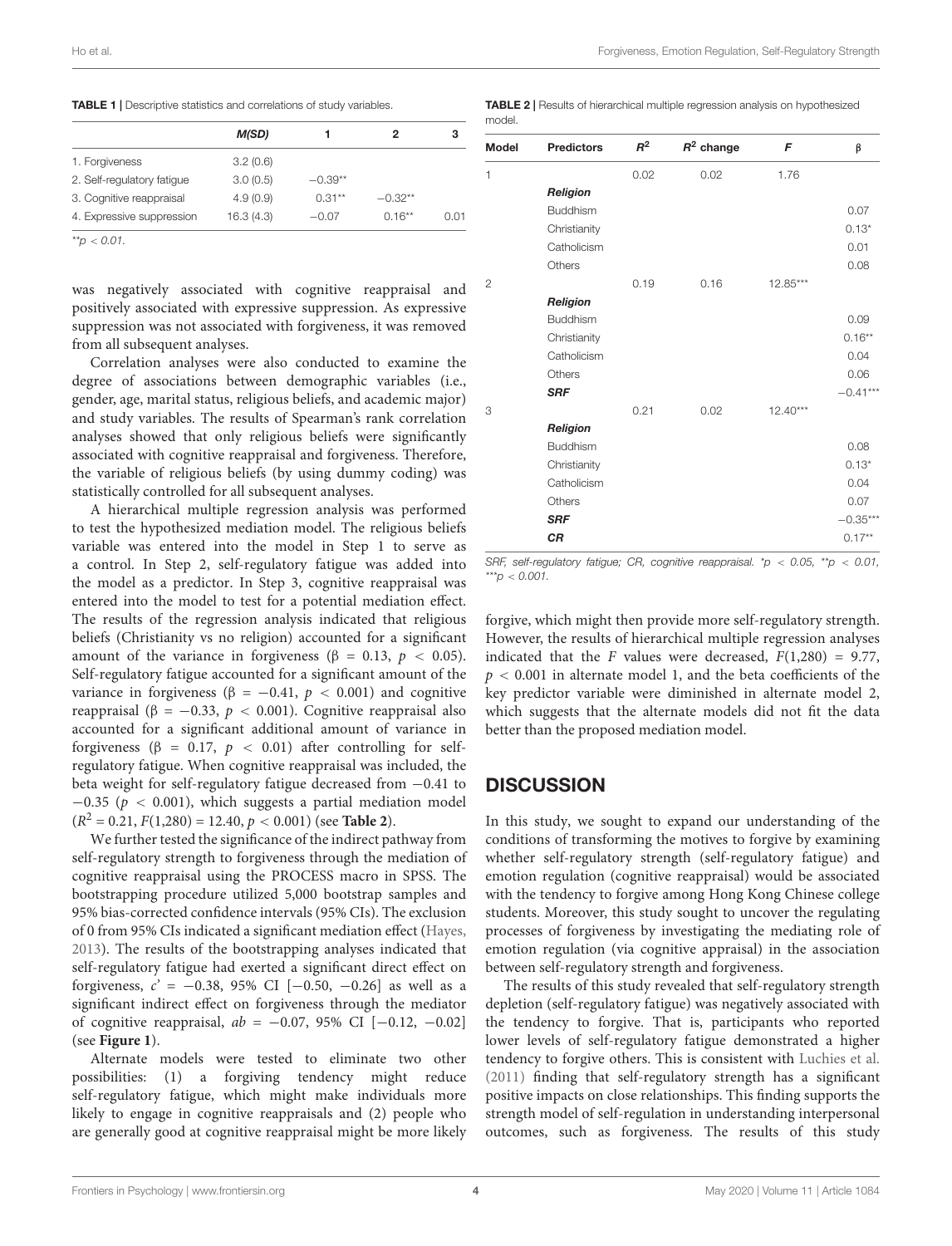

<span id="page-5-0"></span>therefore indicate that chronic self-regulatory fatigue inhibits individuals' tendency to engage in the transformation of prosocial motivations (i.e., forgiveness).

We also found that emotion regulation was positively associated with forgiving tendencies. Specifically, participants who regulated their emotions via cognitive reappraisal tended to engage in forgiveness. Our findings align with previous studies that linked cognitive reappraisal to a variety of positive outcomes within the domain of interpersonal relationships, such as positive relationships with others, higher peer rated relationship closeness, and greater peer-rated likability [\(Gross](#page-7-24) [and John,](#page-7-24) [2003\)](#page-7-24). Our findings may also point to the possibility that cognitive reappraisal may serve as an important selfregulatory process to transform the motivation of forgiveness.

Scientific research on the underlying processes between selfregulatory strength and forgiveness is lacking. In particular, whether emotion regulation plays a role in the relationship between self-regulatory fatigue and forgiveness remains unclear. The results of this study further elucidate the underpinnings of the transformation of prosocial motivation. Our findings indicate that cognitive reappraisal exerts additional effects beyond the effect of self-regulatory fatigue on forgiveness. More importantly, cognitive reappraisal mediate the negative relationship between self-regulatory fatigue and forgiveness. The findings of this study suggest the possibility that forgiveness may be an additive two-stage process through which individuals first inhibit destructive impulses by exercising their selfregulatory strength and then regulate their emotions via cognitive reappraisal. Both stages require separate exertions of selfregulation (self-regulatory fatigue and cognitive reappraisal). Self-regulatory depletion impairs the ability to engage in constructive cognitive processes, which in turn leads to lower forgiveness levels.

Interestingly, the results of this study showed that religious beliefs were positively associated with forgiveness. In particular, people who identified as Christian reported higher tendencies to forgive in comparison to those who had no religious affiliation. Forgiveness is one of the doctrines central to Christianity; therefore, it is possible that people who follow Christianity believed that they are supposed to forgive because they have been forgiven by God, and will thus be more prone to forgiving others. However, due to the unequal sample size of each religion, we need

to be cautious in interpreting this result (see [Davis et al.,](#page-7-28) [2013](#page-7-28) for a meta-analytic review on religion and forgiveness).

# Implications of the Present Research

A possible implication of the fact that self-regulatory fatigue was negatively associated with individuals' ability to forgive others is that impulse regulation may be something of a double-edged sword. On the one hand, impulse regulation allows for thriving relationship functioning in that inhibiting destructive impulses promotes optimal interpersonal interaction. On the other hand, overregulating impulses can be problematic because such regulation depletes individuals' capacity to regulate future impulses. Thus, attempts at constant, perfect selfcontrol are likely to result in self-regulatory depletion or selfregulatory fatigue.

However, indiscriminate impulse indulgence is unlikely to improve relationship outcomes. The present study, for example, suggests that individuals are better able to forgive depending on the extent to which they exert emotional impulse regulation through constructive cognitive processes. Such prorelationship transformation of motivation benefits healthier relationship functioning. Perhaps the best way to achieve a compromise between impulse indulgence and regulation is to learn to recognize cues that indicate depletion (e.g., physical and emotional exhaustion) and to build up self-regulatory strength through repeated exercises (e.g., self-control exercises). Prior theoretical analyses and empirical evidence suggested that selfregulatory strength can be enhanced through such exercises and that exerting self-regulation tends to strengthen and improve our self-regulatory strength, much like weightlifting tends to increase muscular strength [\(Baumeister et al.,](#page-6-2) [1994\)](#page-6-2).

Emotion regulation can be used to downregulate negative emotions in the aftermath of an interpersonal offense. Emotion regulation involves complex cognitive processing. Cognitive emotion regulation refers to cognitive responses to emotional events that involve the attempt to alter individual emotional experiences, events and/or emotional types [\(Liu](#page-7-29) [et al.,](#page-7-29) [2019\)](#page-7-29). Specifically, cognitive reappraisal is an effective emotion regulation strategy in which individuals change their understanding of emotional events by giving such events new meaning [\(McRae et al.,](#page-7-30) [2012\)](#page-7-30). Reframing potentially emotion-eliciting events (e.g., interpersonal transgressions)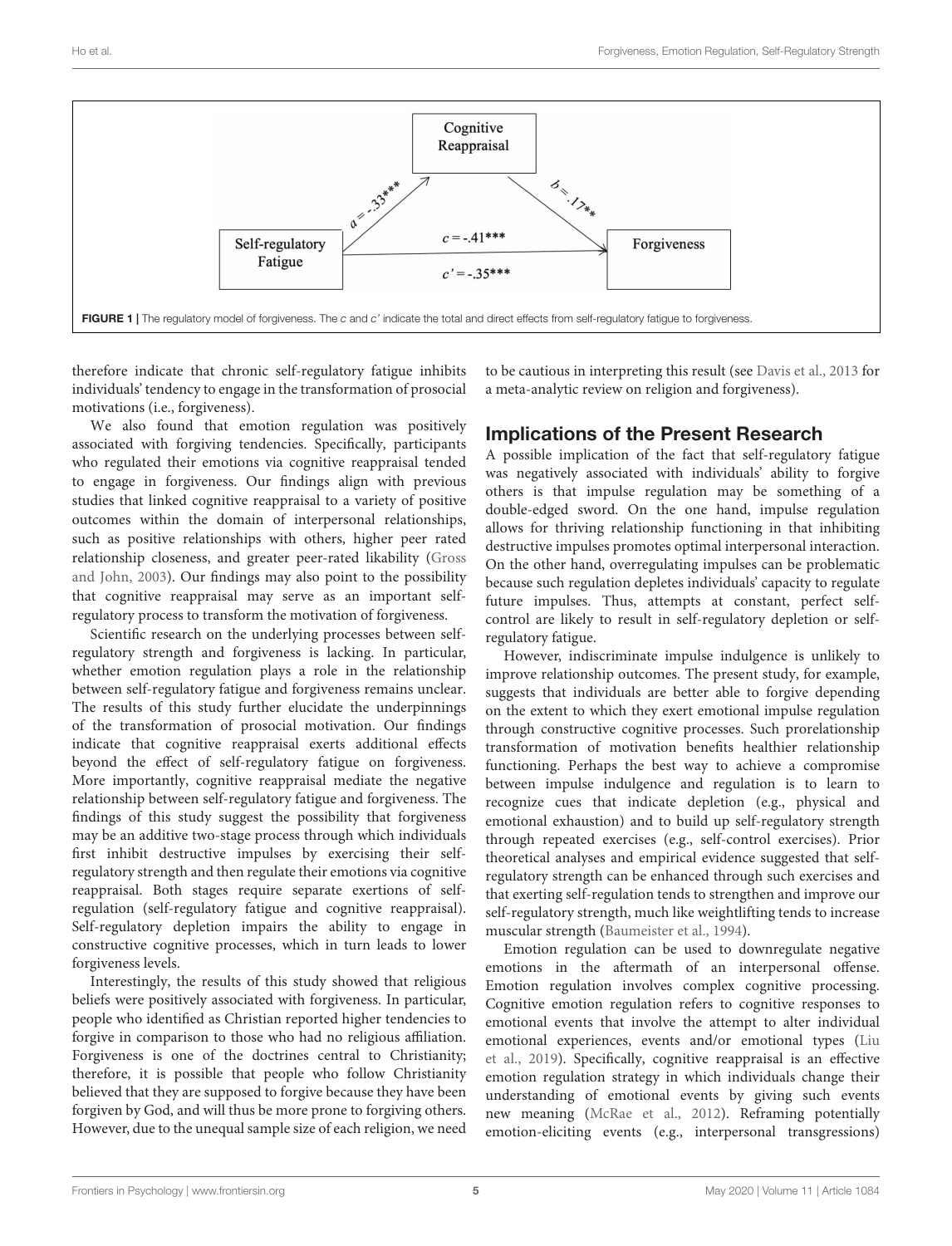influences an individual's willingness to forgive in an interpersonal context.

# Limitations and Strengths of the Present Research

We noted several limitations in the present research. First, we examined the tendency to forgive only in college students in Hong Kong. Therefore, the findings of this study may not be applicable to other populations (e.g., married couples) and other cultures (e.g., other Asian cultures). To test the generalizability of our findings, future research should examine the effects of self-regulation processes on forgiveness in other populations and in other cultures.

The use of the self-report method constituted another limitation. The results of this study might be influenced by socially desirable response tendencies, acquiescence bias, and the retrospective reconstruction of prior events. It is also difficult to interpret the results based on the criticism of self-report methodology. Although we used reliable and valid measure to assess people's general propensity to forgive, forgiveness is not a one-size-fits all process—it takes all shapes and forms, and the magnitude of the offense is different from situation to situation. Thus, individual differences in forgiveness are to be expected. Consequently, future research should be conducted to incorporate behavioral or physiological measures of forgiveness and self-regulation in the context of ongoing interpersonal relationships.

This study also adopted a cross-sectional design, which may prevent us from ruling out reverse causalities and testing the multiple-stage self-regulatory processes of forgiveness. It is plausible that individuals high in trait forgiveness tend to preserve self-regulatory strength by disengaging from costly rumination and facilitating constructive cognitive reappraisal. Alternatively, it is also likely that individuals who are generally good at cognitive reappraisal tend to forgive due to less egodepletion and more self-regulatory strength. Future studies should test the mediation model proposed in this study with a longitudinal design or a laboratory experimental design. Finally, we focused on trait-level variables, which may be less sensitive to temporal shifts than state-level variables. Thus, our findings speak to one's general tendencies or dispositional patterns.

Despite the above limitations, an important strength of the present research is our adoption of a new approach to understand the self-regulation processes of forgiveness. This study demonstrated that self-regulatory fatigue is negatively associated with forgiveness via its association with cognitive reappraisal. This regulatory model of forgiveness indicates that high self-regulatory fatigue hampers cognitive selfregulation processing (cognitive reappraisal), which leads to less accommodative tendencies toward others.

### **REFERENCES**

<span id="page-6-1"></span>Baumeister, R. F. (2019). "Self-control, ego depletion, and social psychology's replication crisis," in Surrounding Self-Control, ed. A. Mele (New York, NY: Oxford).

#### **CONCLUSION**

This study contributes to the existing literature by proposing a new regulatory model of forgiveness. This model facilitates the understanding of the regulatory processes of forgiveness in two ways: (1) direct pathways from both self-regulatory fatigue and cognitive reappraisal to forgiveness and (2) an indirect pathway from self-regulatory fatigue to forgiveness via cognitive reappraisal. This study furthers our understanding of how self-regulation processes influence the likelihood of forgiveness in an interpersonal context. Self-regulatory strength (i.e., self-regulatory fatigue) and emotion regulation (i.e., cognitive reappraisal) promote the transformation of prosocial motivations (i.e., forgiveness). The nuanced findings regarding the underlying mechanism of forgiveness from self-regulatory fatigue through cognitive reappraisal are more interesting. Consistent with our expectations, high self-regulatory fatigue weakens individuals' ability to resist self-interested, instinctive reactions in favor of more personally costly, prorelationship responses (e.g., forgiveness) and this connection can be partly explained by their failure to engage in constructive cognitive processes.

## DATA AVAILABILITY STATEMENT

The datasets analyzed in this manuscript are not publicly available for participants' confidentiality reasons. Requests to access the datasets should be directed to my.ho@cityu.edu.hk.

### ETHICS STATEMENT

The studies involving human participants were reviewed and approved by City University of Hong Kong. The patients/participants provided their written informed consent to participate in this study.

## AUTHOR CONTRIBUTIONS

MH has done most of the conceptual thinking, theoretical model building, the data collection and the data analysis. DV has offered conceptual framework on self-regulation process. JY has advised on model testing and statistical analysis.

# FUNDING

This work was supported by start up grant by City University of Hong Kong (7200532).

- <span id="page-6-0"></span>Baumeister, R. F., Bratslavsky, E., Muraven, M., and Tice, D. M. (1998). Ego depletion: is the active self a limited resource? J. Pers. Soc. Psychol. 74, 1252– 1265. [doi: 10.1037//0022-3514.74.5.1252](https://doi.org/10.1037//0022-3514.74.5.1252)
- <span id="page-6-2"></span>Baumeister, R. F., Heatherton, T. F., and Tice, D. M. (1994). Losing Control: How and Why People Fail at Self-Regulation. San Diego, CA: Academic Press.